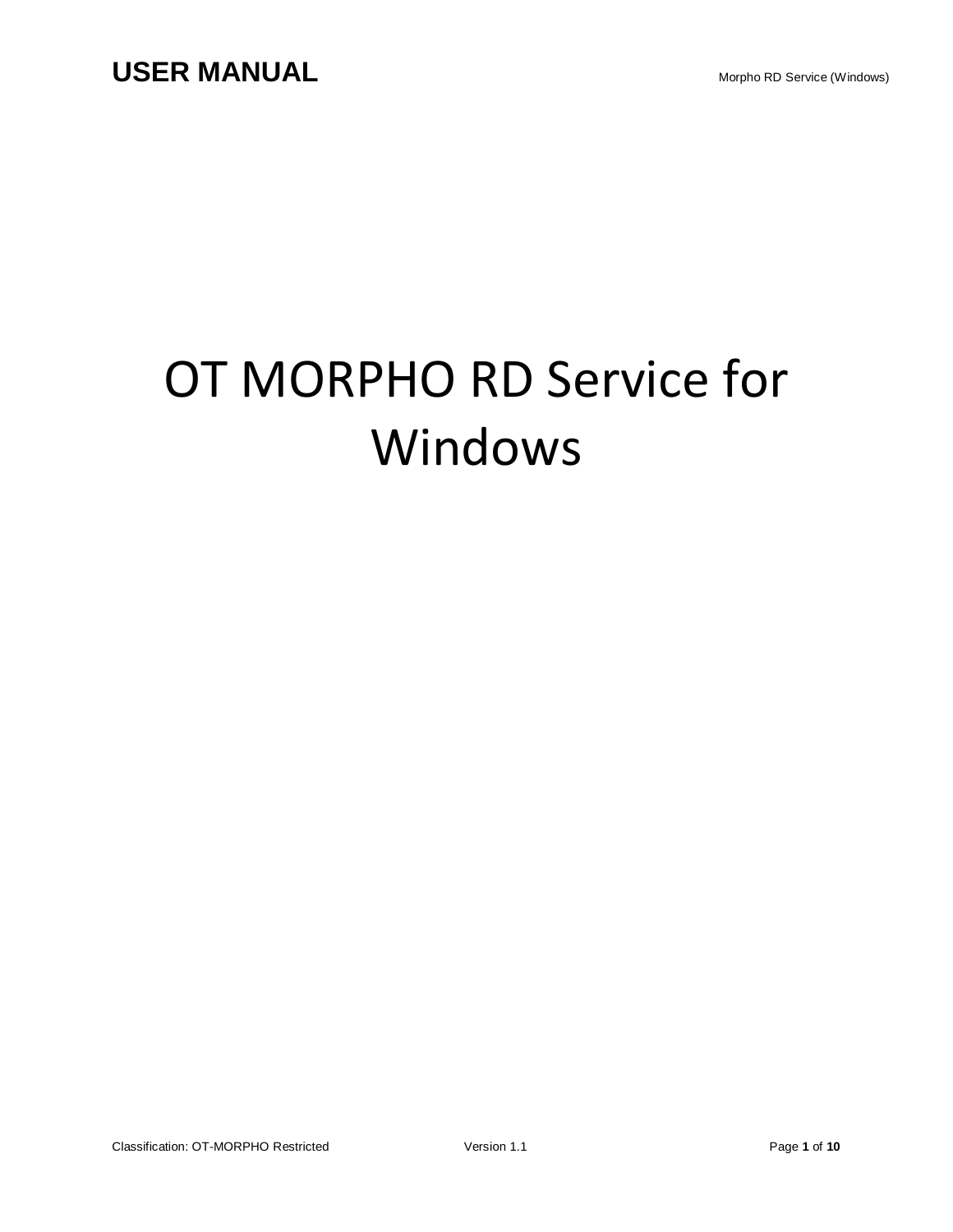# **USER MANUAL**

### **Table of Contents**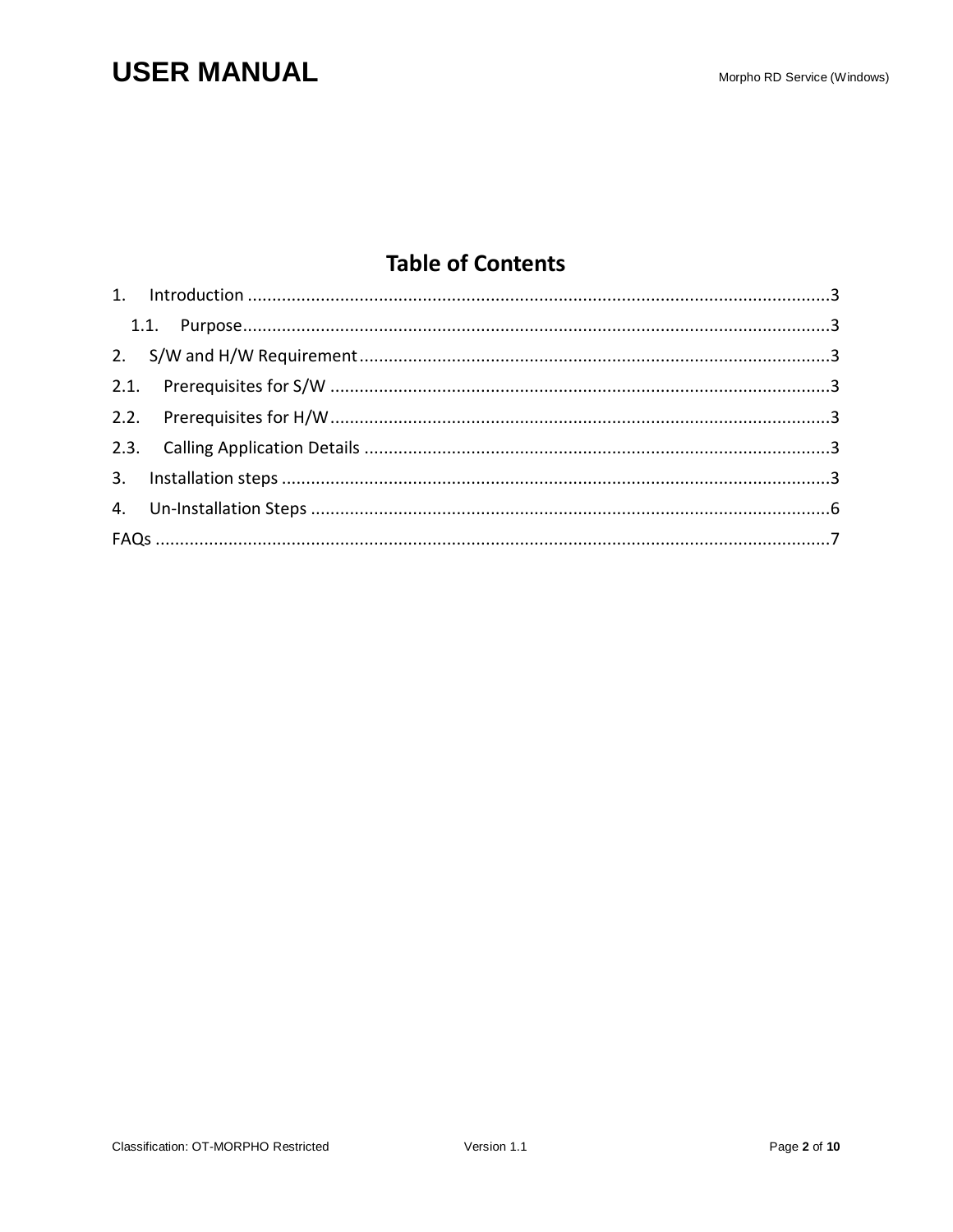### <span id="page-2-1"></span><span id="page-2-0"></span>**1. Introduction**

#### *1.1. Purpose*

Purpose of the document is to assist end-user in installation of Morpho RD Service and using it with MorphoSmart<sup>™</sup> Biometric Finger Print Device.

### <span id="page-2-3"></span><span id="page-2-2"></span>**2. S/W and H/W Requirement**

### **2.1. Prerequisites for S/W**

- MORPHO Biometric Finger Print Device is successfully integrated with customer business application.
- Windows 7, 8, 8.1, 10 (32 bit and 64 bit)

### <span id="page-2-4"></span>**2.2. Prerequisites for H/W**

MSO1300 E, MSO1300 E2, MSO1300 E3 Fingerprint Sensor Device

### <span id="page-2-5"></span>**2.3. Calling Application Details**

 AUA/KUA client application or any other customer business application to which MORPHO Biometric Finger Print Device is integrated.

### <span id="page-2-6"></span>**3. Installation steps**

1. Run 'MorphoRdServiceL0SoftSetup.exe' with **administrator** rights to install the RD Service and follow the instruction in setup wizard to complete the installation.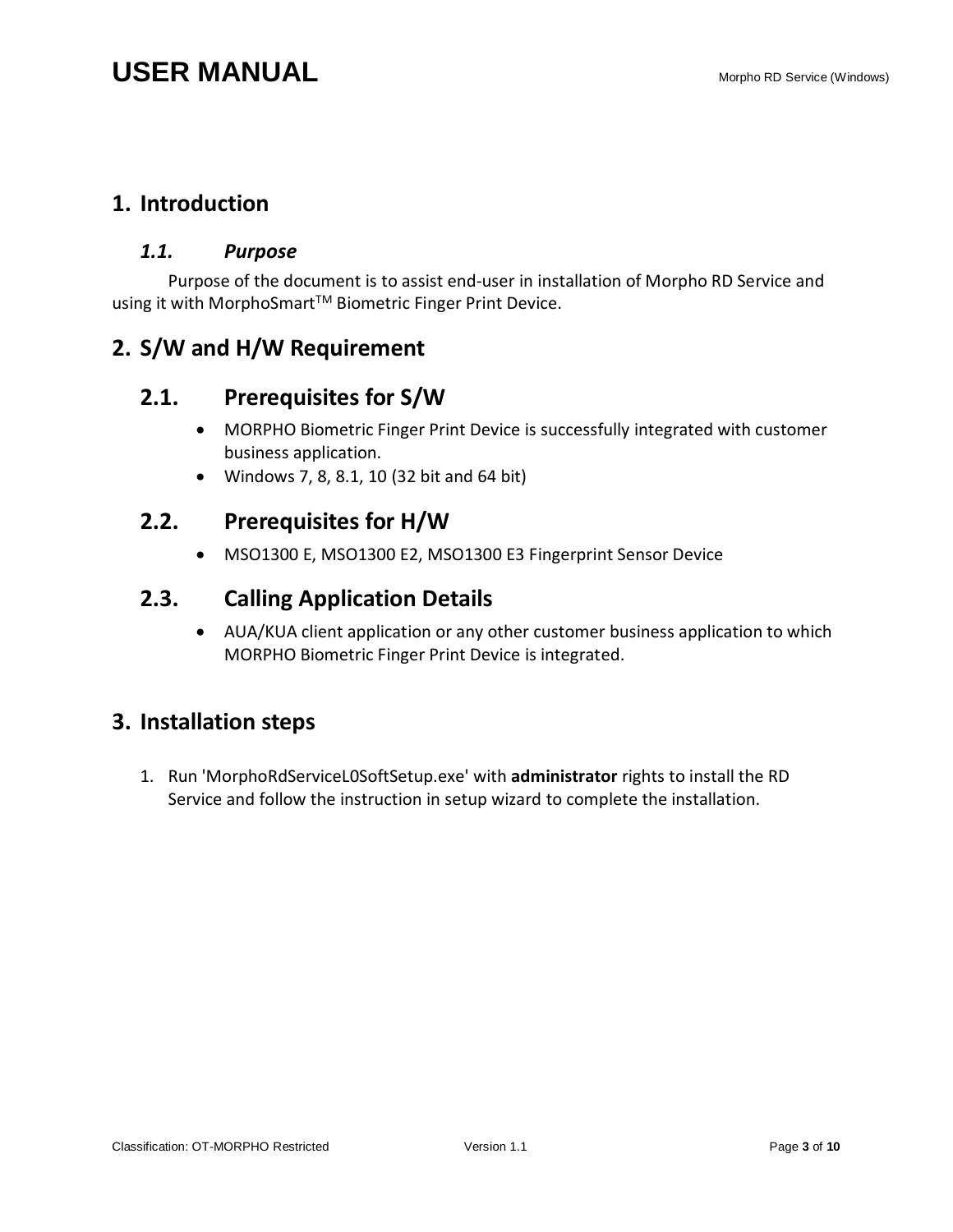# **USER MANUAL** Morpho RD Service (Windows)

| Setup - Morpho RD Service Driver |                                                                                                                                                                   | $\circledcirc$<br>$\mathbf{u}$ |
|----------------------------------|-------------------------------------------------------------------------------------------------------------------------------------------------------------------|--------------------------------|
| <b>Morpho RD Service Driver</b>  |                                                                                                                                                                   |                                |
|                                  | Setup:                                                                                                                                                            |                                |
|                                  | <b>Installing</b><br>D<br>Please yeart while Setup installs Norphs RD Service Driver on your computer.<br>Extracting Res<br>C:/MarphaRdSanviceL0Softtpsv:p/Ab5.dR |                                |
|                                  | Dave,                                                                                                                                                             |                                |
|                                  | 冔<br>E)                                                                                                                                                           | 402 PM<br>$-10.001$            |

2. On successful installation, please make sure following path is created on C Drive with 35 files.

| Cipen<br>Organize -    | New folder                          |                           |                         |               |
|------------------------|-------------------------------------|---------------------------|-------------------------|---------------|
| <b>Favorites</b>       | Name                                | Date modified             | Type                    | Size          |
| Desktop                | MorphoSmart USB Driver i64          | 9/29/2017 4:58 PM         | File folder             |               |
| Downloads              | ConfigSettings.ini                  | 9/29/2017 6:41 PM         | Configuration settings. | 1.108         |
| Recent Places          | DeReg.bat                           | 7/4/2017 133 AM           | Windows Batch File      | 1.101         |
|                        | % iconv.dll                         | 3/31/2017 8:51 PM         | Application edension    | <b>900 KB</b> |
| Libraries              | ImageCompress.dll                   | 3/15/2017 3:55 PM         | Application edension    | 开启            |
| <b>Documents</b>       | libeay32.dll                        | 3/31/2017 8:51 PM.        | Application edension    | 1.232 KB      |
| Music                  | <b>We filternized the</b>           | 3/31/2017 8:51 PM         | Application edemicn     | 964 KB        |
| <b>Pictures</b>        | Marpho API.dll<br>w                 | 8/21/2017 6:02 PM         | Application edension    | 152 68        |
| <b>N</b> Videos        | MORPHO_SDK.dll                      | 3/15/2017 11:25 AM        | Application extension   | 1.236 KB      |
|                        | MarphoGLog.dll                      | 3/15/2017 1:53 PM         | Application edention    | 19照           |
| Computer               | MorphoInteractiveRDService.exe<br>旗 | T/3/2017 7-35 PM          | Application             | 27 KH         |
| Local Disk (C:)        | MorphoRdServiceL0Soft.exe<br>u.     | 8/19/2017 7:23 PM         | Application             | 024 (0)       |
| car Local Disk (D.)    | MSO Sprs232.dll<br>佩                | 3/15/2017 3:59 PM         | Application edention    | 129 KB        |
| (E) Local Disk (E)     | Mso SpUsb.dll                       | 3/15/2017 3:54 PM         | Application extension   | 164 KB        |
| <b>New Volume (Fd)</b> | MS0100.dll<br>働                     | 3/15/2017 3:54 PM         | Application edamich.    | 135 KB        |
|                        | <b>MSOSECU.dll</b><br>n.            | 3/15/2017 3:55 PM         | Application edemicn     | 85 KB         |
| Network                | msvcp90.dll<br>w                    | 3/31/2017 8:51 PM         | Application edension    | 560 HB        |
|                        | <sup>1</sup> 0 msvcp90d.dll         | 3/31/2017 8:51 PM         | Application externion   | 1.098 Kill    |
|                        | to msvcp100.dll                     | 3/31/2017 8:51 PM         | Application edention    | 412 KB        |
|                        | msvcp100d.dll                       | 3/31/2017 8:51 PM         | Application extension   | 617 KB        |
|                        | <sup>4</sup> msvcp120.dll           | 3/31/2017 8:51 PM         | Application edension    | <b>445 HB</b> |
|                        | $\approx$ msvcr71.dif               | 12/27/2016 10:45          | Application extension   | 340 KB        |
|                        | % msvc/80.dll                       | 3/31/2017 0:51 PM         | Application edencion    | 612 KB        |
|                        | % msycr90.dll                       | 3/31/2017 0:51 PM         | Application edention    | 641 KB        |
|                        | to mayor90d.dll                     | 3/31/2017 8:51 PM         | Application extension   | 1,153,636     |
|                        | msvcr100.dll                        | 3/31/2017 0:51 PM         | Application edention    | 756 KB        |
|                        | <b>SAN LAR</b>                      | NAME PARKER OF REAL PARK. |                         | 81.6790.6199. |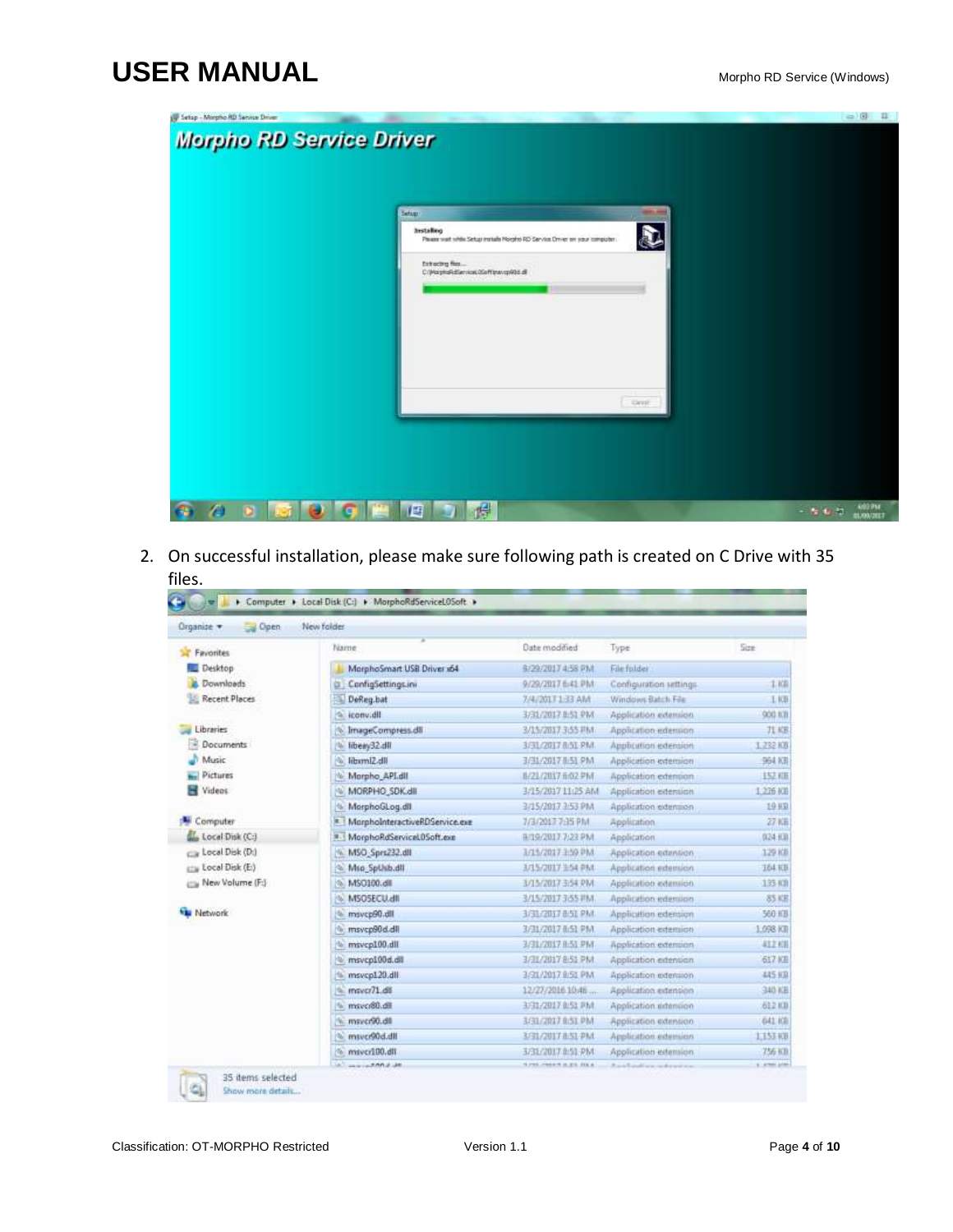# **USER MANUAL** Manual **Manual Property Constructs** Morpho RD Service (Windows)

3. To check the RD Service is running , please run following command on Run Window in Administrative Mode

**netstat –ab** 

In case of successful installation, following RD Service status would be shown

| <b>EXI</b> Select Administrator: C:\Windows\System32\cmd.exe                                             |                      |                    | X<br>回<br>$\qquad \qquad \Box$ |
|----------------------------------------------------------------------------------------------------------|----------------------|--------------------|--------------------------------|
| Can not obtain ownership information<br>TCP<br>10.132.210.102:445                                        | HMSEPURSE:51119      | <b>ESTABLISHED</b> |                                |
| Can not obtain ownership information<br>$10.132.210.102:49202 \quad \text{sc}1f \text{p}01:49167$<br>TCP |                      | <b>ESTABLISHED</b> |                                |
| [spoolsv.exe]<br>10.132.210.102:50401<br><b>TCP</b>                                                      | server21809:https    | <b>ESTABLISHED</b> |                                |
| [TeamUiewer.exe]<br>TCP<br>10.132.210.102:50545                                                          | relay-bb8559c0:https | <b>ESTABLISHED</b> |                                |
| [AnyDesk.exe]<br>TCP<br>10.132.210.102:51948                                                             | sclade:microsoft-ds  | <b>ESTABLISHED</b> |                                |
| Can not obtain ownership information<br>127.0.0.1:6039<br><b>TCP</b><br>[TeamUiewer.exe]                 | RND-PCSCL0821:0      | <b>LISTENING</b>   |                                |
| 127.0.0.1:11100<br>TCP<br>[MorphoRdServiceL0Soft.exe]                                                    | RND-PCSCL0821:0      | <b>LISTENING</b>   | Ξ                              |
| TCP<br>127.0.0.1:50398<br>[TeamUiewer.exe]                                                               | www:50399            | <b>ESTABLISHED</b> |                                |
| TCP<br>127.0.0.1:50399<br>[TeamUiewer.exe]                                                               | www:50398            | <b>ESTABLISHED</b> |                                |
| TCP<br>$127.0.0.\overline{1:}56503$<br>[fcags.exe]                                                       | www:56504            | <b>ESTABLISHED</b> |                                |
| 127.0.0.1:56504<br><b>TCP</b><br>[fcags.exe]                                                             | աաս:56503            | <b>ESTABLISHED</b> |                                |
| 127.0.0.1:56505<br>TCP<br>[fcags.exe]                                                                    | www:56506            | <b>ESTABLISHED</b> |                                |
| 127.0.0.1:56506<br><b>TCP</b><br>[fcags.exe]                                                             | www:56505            | <b>ESTABLISHED</b> |                                |
| 127.0.0.1:56650<br><b>TCP</b><br>[fcag.exe]                                                              | www:56651            | <b>ESTABLISHED</b> |                                |
| 127.0.0.1:56651<br>TCP <sup>-</sup><br>[fcag.exe]                                                        | พพพะ56650            | <b>ESTABLISHED</b> |                                |
| <b>TCP</b><br>127.0.0.1:56652<br>[fcag.exe]                                                              | www:56653            | <b>ESTABLISHED</b> |                                |
| <b>TCP</b><br>127.0.0.1:56653<br>[fcag.exe]                                                              | พพพะ56652            | <b>ESTABLISHED</b> |                                |
| 127.0.0.1:56695<br>TCP<br>[FCAGTE.EXE]                                                                   | www:56700            | <b>ESTABLISHED</b> |                                |
| TCP<br>127.0.0.1:56696<br>[FCAGTE.EXE]                                                                   | www:56699            | <b>ESTABLISHED</b> |                                |
| TCP<br>127.0.0.1:56697<br><b>IFCAGTE.EXEI</b>                                                            | พพพะ56698            | <b>ESTABLISHED</b> |                                |
| TCP<br>127.0.0.1:56698<br>[FCAGTE.EXE]                                                                   | www:56697            | <b>ESTABLISHED</b> |                                |

- 4. Plug-in the MORPHO Biometric Finger Print Device. If MORPHO USB driver is installed successfully, the device would be detected (light will be blinked for fraction of second).
- 5. After running the business application which is integrated with MORPHO RD Service, it will prompt to enter One-time-token may appear if the connected device is not whitelisted at SCPL RD management server. Enter the provided token for RD Service to launch successfully.
- 6. For device whitelisting procedure, please refer to FAQs in next section of document.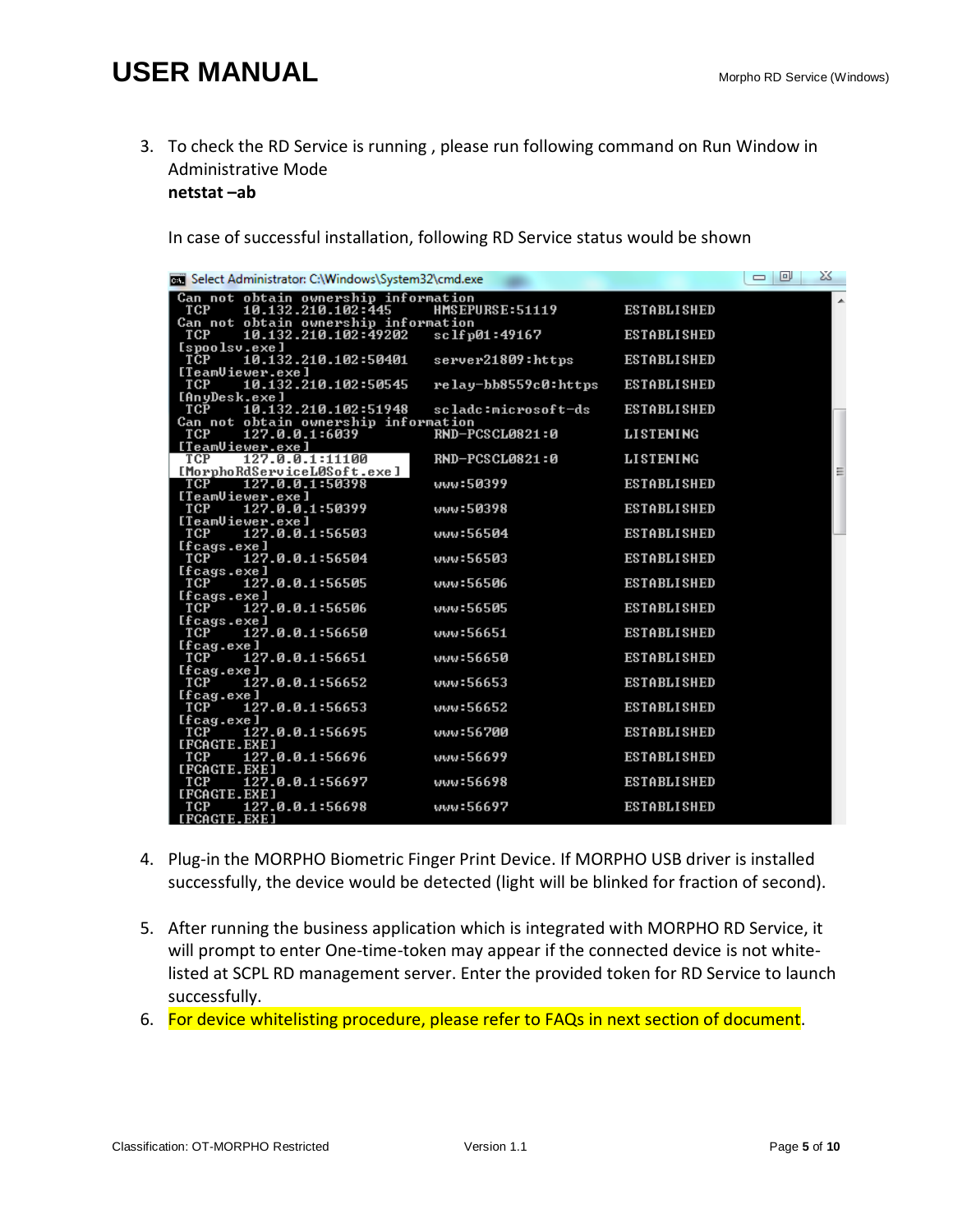### <span id="page-5-0"></span>**4. Un-Installation Steps**

1) Run 'C:\MorphoRdServiceL0SoftSetup\unins000.exe' to uninstall the RD Service

2) Follow the instruction in setup wizard to complete the installation.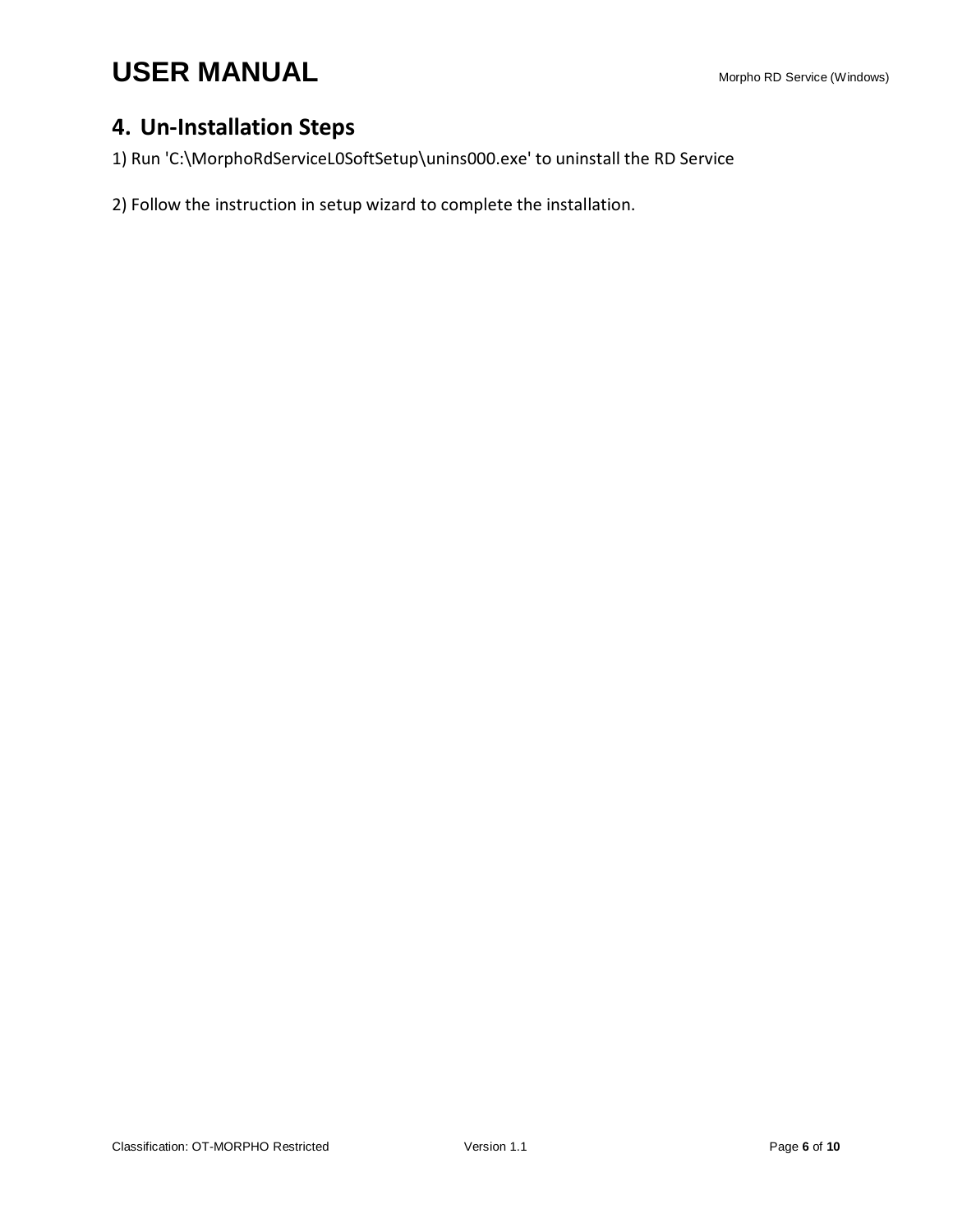### <span id="page-6-0"></span>**FAQs**

#### **Ques. What is RD Service?**

**Ans**. RD Service is a device provider's registered device service compliant to Aadhaar Registered Devices Specification used to ensure secured biometric capture, and authentication of biometrics using UIDAI's Aadhaar based services.

#### **Ques. What is Port range on Local Machine where RD Services will listen for Windows?**

**Ans.** 11100-11120

#### **Ques. Which biometric device models are certified as a Registered Device?**

**Ans.** The Morpho 1300 E, Morpho 1300 E2, Morpho 1300 E3 are certified as a Registered Device.

#### **Ques. Are there any technical documents from UIDAI to refer?**

**Ans.** All the updated technical documents can be checked from following link: [https://authportal.uidai.gov.in/web/uidai/home-articles?urlTitle=technical](https://authportal.uidai.gov.in/web/uidai/home-articles?urlTitle=technical-documents&pageType=resources)[documents&pageType=resources](https://authportal.uidai.gov.in/web/uidai/home-articles?urlTitle=technical-documents&pageType=resources)

#### **Ques. Is the Morpho devices certified for Level 0 or Level 1?**

Ans. Level 0

#### **Ques. From where will customer get MORPHO RD Service?**

Ans. Go to [www.rdserviceonline.com](http://www.rdserviceonline.com/) and go to Downloads and get Android and Windows RD Service Packages.

#### **Ques. How can I use MORPHO RD Service?**

Ans. Customers have to integrated MORPHO RD Service with their business application, get tested with the help of MORPHO RD Integration team for Staging and Pre-Production Environment and then use go for Production environment using MORPHO RD Production Services, downloadable from [www.rdserviceonline.com.](http://www.rdserviceonline.com/)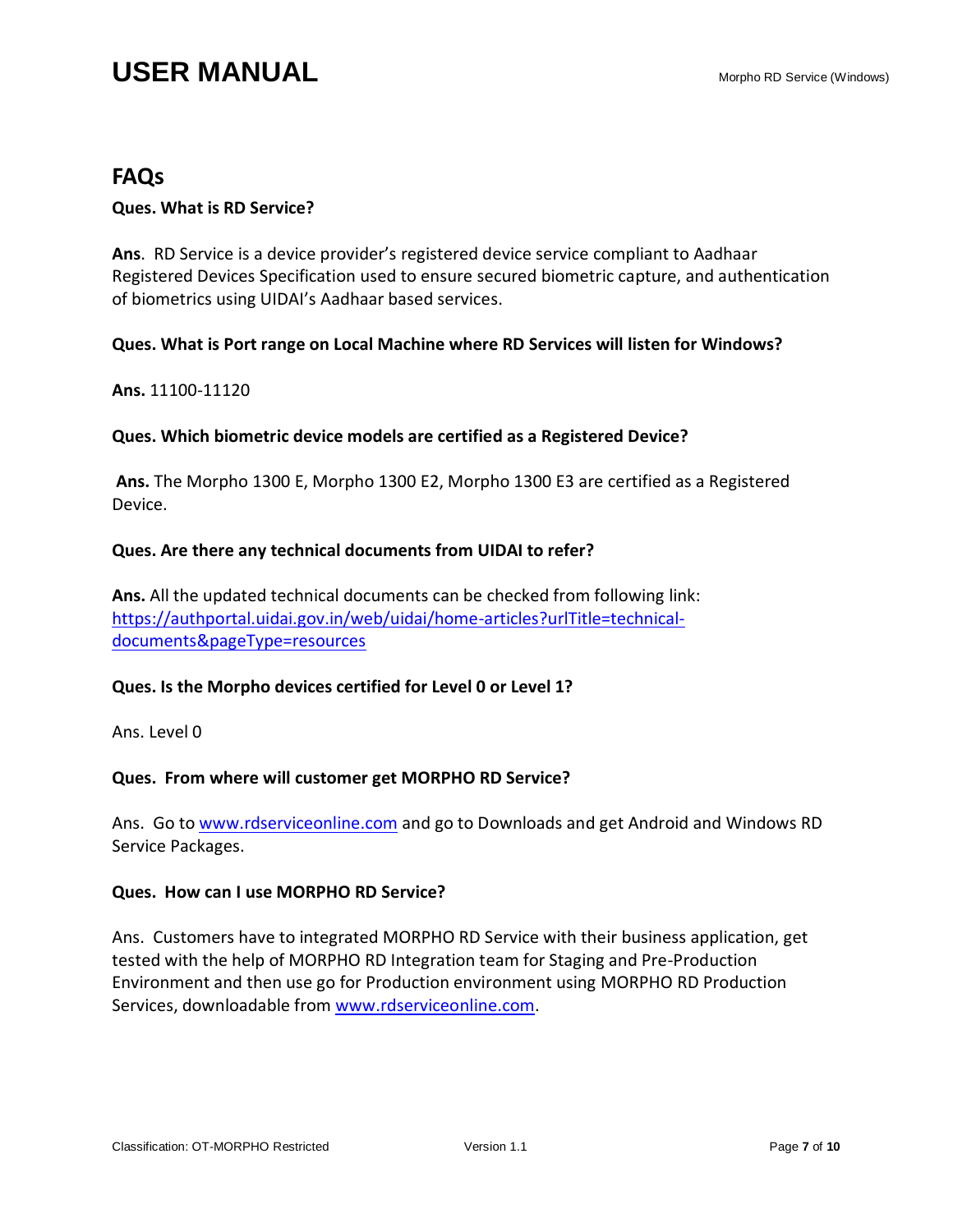#### **Ques. How can I get my device whitelisted?**

**Ans.** Go to [www.rdserviceonline.com](http://www.rdserviceonline.com/) and follow the process for device whitelisting. In case of bulk device (i.e. devices count is more than 100) whitelisting, please contact your respective account manager with SCL and perform certain formalities and get device whitelisted.

#### **Ques. After RD Service installation, "Device Driver is not installed successfully" message is pop up in windows tray bar. What should I do?**

**Ans.** Go to Device Manager (from Windows Control Panel ->Device Manager) and check MORPHO Device is under following tree

- *Figure System acreed*
- J. Universal Serial Bus controllers
	- Generic USB Hub
	- Generic USB Hub
	- Standard Enhanced PCI to USB Host Controller
	- USB Composite Device
	- USB Composite Device
	- **USB Root Hub**

**If it is not**, please change the device type to "Universal Serial Bus Controller" using navigation Other Devices- >Unknown device-> Properties -> Update Driver- > "Browse My Computer for Driver Software" -> Add **"C:\Morpho\MorphoSmart USB Driver"** and click on browse and select **"usbBioDriver.inf"**

**"** in Driver search location and click on next for completion of manual driver installation and restart the machine for driver installation finalization.

#### **Ques**. **How can I enable HTTPS communication between my application and RD Service?**

**Ans**. Please use following Steps

- Set value 'CommunicationMode:0' in 'C:\MorphoRdServiceL0Soft\ConfigSettings.ini' file to enable Https communication in Morpho RD Service.
- Keep the Bank/Merchant's server certificate file at 'C:\MorphoRdServiceL0Soft\' named as 'server.crt'. Certificate must be in pem format.
- Keep the Bank/Merchant's server private key file at 'C:\MorphoRdServiceL0Soft\' named as 'server.key'. Private key must be in pem format.
- Rename '127.0.0.1' as **Bank/Merchant's URL** to which certificate is issued, in the host file of the windows present at 'C:\Windows\System32\drivers\etc'. Update this URL in the calling Javascript functions given in the MorphoRDServiceTestPage.html.

#### **Ques. What is Production Environment Setting in Config.ini?**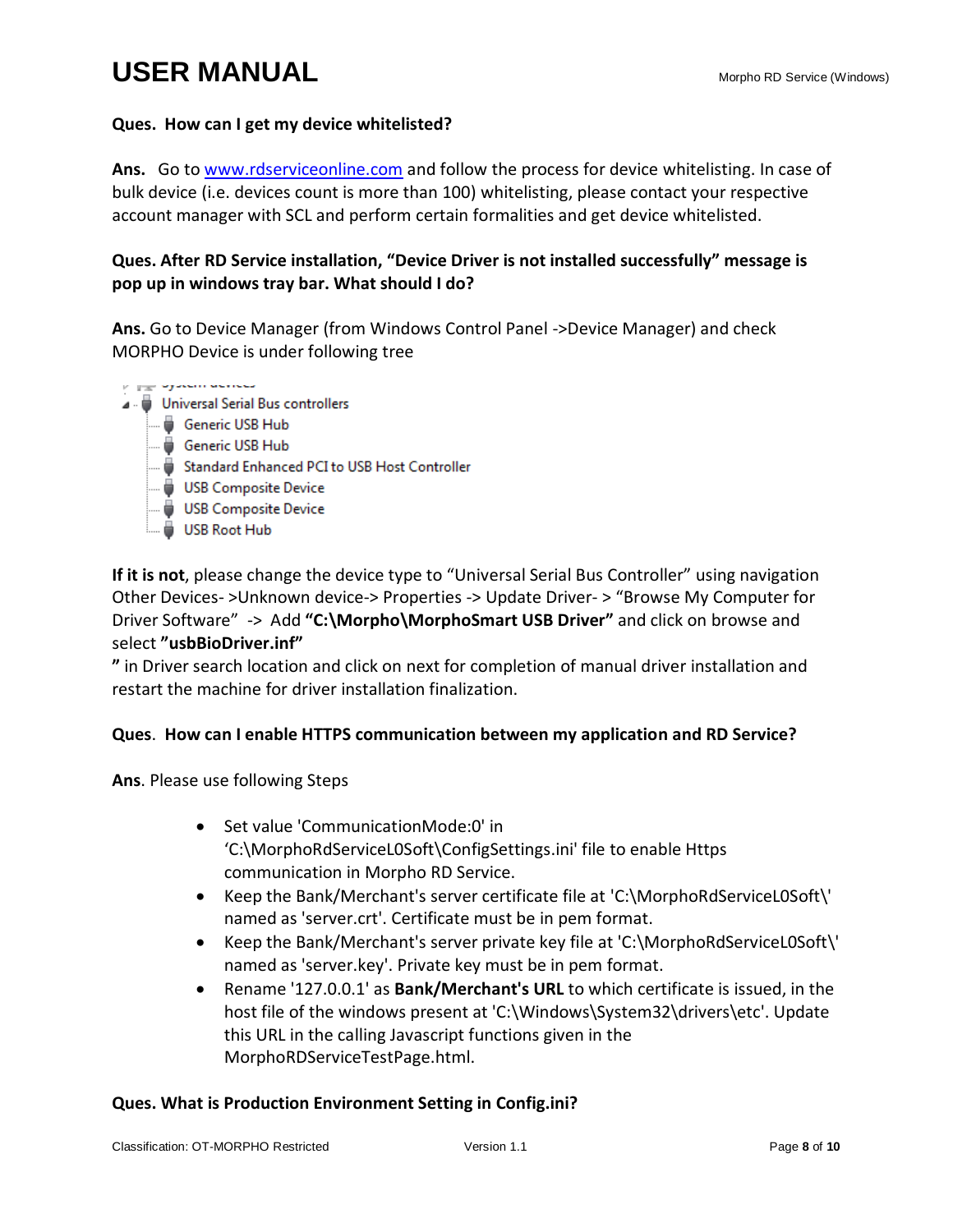## **USER MANUAL** Manual **Manual Property Constructs** Morpho RD Service (Windows)

**Ans.** Please follow the following steps

- 1. Change the RDEnviroment variable in ConfigSetting.ini file (PATH : C:\MorphoRdServiceL0Soft\). **Set RDEnviroment**: 2
- 2. Change the URLs:
	- a. Registration :<https://rdm.smartbioplus.com/rdm-device-app/registration>
	- b. Keyrotation : [https://rdm.smartbioplus.com/rdm-key-management](https://rdm.smartbioplus.com/rdm-key-management-app/keyRotation)[app/keyRotation](https://rdm.smartbioplus.com/rdm-key-management-app/keyRotation)
	- c. Telemetry :<https://rdm.smartbioplus.com/rdm-telemetry-app/telemetry>
- 3. Change URL\_IP : rdm.smartbioplus.com
- 4. Change URL Port: 443
- 5. Restart the service

#### **Ques**. **How can set Proxy server setting for RD Service?**

**Ans**. Go to Proxy Configuration in config.ini file (C:\MorphoRdServiceL0Soft\Config.ini)

- 1. Set ProxyConfig variable value to 1. i.e. **ProxyConfig:1**
- 2. Set ProxyIP variable to Proxy Server IP address. In case, proxy script is to be used, please write Proxy Script URL.
- 3. Set ProxyPort variable to Proxy Server Port Address

#### **Ques. What should I do even after setting the Proxy Server Setting, still RD Service call to management server is not reachable.**

**Ans**. Please follow the following steps

- 1. Check the connectivity of Management server from Host machine (Machine on which RD Service is installed) through Proxy Server.
- 2. Check the ping of Proxy Server from RD Service on Host Machine using Network trace or any other supported trace mechanism.
- 3. If yes and request is still not reaching to Management Server, make sure the certificate URL "\*.COMODOCA.COM" is bypassed on Proxy server.

#### **Ques**. **Error "Permission Denied" while running MORPHO RD Service Test HTML Page.**

**Ans**. Please follow the following steps

- 1. root/url Certificate for RD services domain needs to be installed on desktop.
- 2. Add dns in trusted site for RD service.
- 3. Enable "Access data sources accross domains" in trusted sites customer level.
- 4. Reset customer settings to "Medium(default)"

#### **Ques**. **What does following error means**?